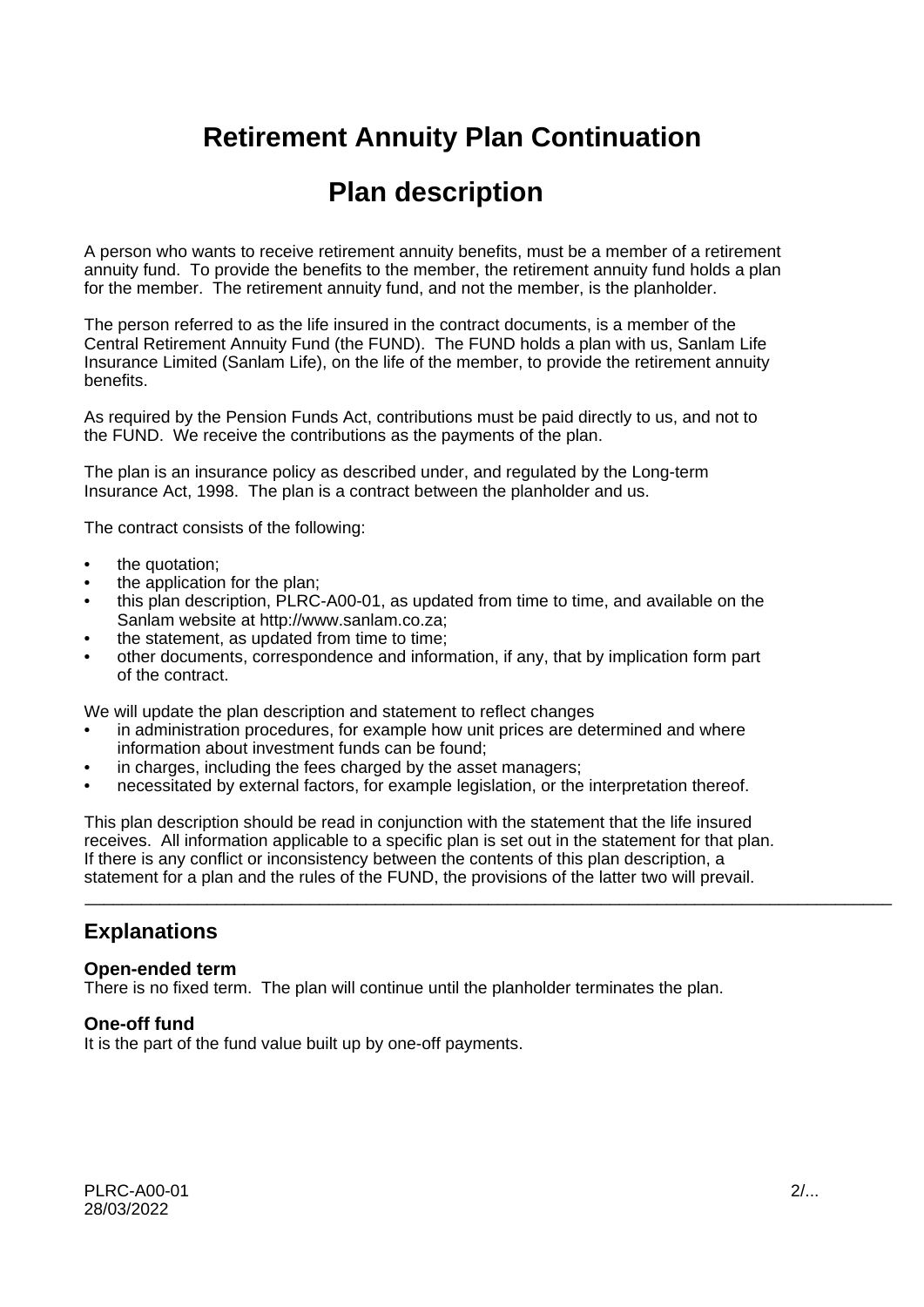### **Recurring fund**

It is the part of the fund value built up by recurring payments.

### **Working day**

It is any day of the week from Monday to Friday, excluding public holidays. \_\_\_\_\_\_\_\_\_\_\_\_\_\_\_\_\_\_\_\_\_\_\_\_\_\_\_\_\_\_\_\_\_\_\_\_\_\_\_\_\_\_\_\_\_\_\_\_\_\_\_\_\_\_\_\_\_\_\_\_\_\_\_\_\_\_\_\_\_\_\_\_\_\_\_\_\_\_\_\_\_\_\_\_\_\_

## **Continuation**

When we continue an existing plan as this type of plan, we refer to it as a continuation. For administration purposes we allocate a new plan number. The amount that is transferred from the existing plan is equal to the one-off payment on the start date of the continuation.

The provisions as set out in the contract documents will only apply from the start date of the continuation.

\_\_\_\_\_\_\_\_\_\_\_\_\_\_\_\_\_\_\_\_\_\_\_\_\_\_\_\_\_\_\_\_\_\_\_\_\_\_\_\_\_\_\_\_\_\_\_\_\_\_\_\_\_\_\_\_\_\_\_\_\_\_\_\_\_\_\_\_\_\_\_\_\_\_\_\_\_\_\_\_\_\_\_\_\_\_

# **Payments**

### **One-off payments**

One-off payments may be made, provided that they are not less than our minimum allowed. If the transaction date for a payment, as indicated in the statement, is more than one day later than the payment date, we will adjust the payment to allow for the delay from the day following the payment date to the transaction date.

#### **Recurring payments**

Recurring payments are allowed, but then they should apply from the start date of the continuation. They cannot be added later. A recurring payment, if applicable, is due on the same day of each month or year, as indicated in the statement.

If recurring payments are made by debit order, and the requested day on which we have to collect the payment does not fall on a working day, or a month does not have the particular day, we will collect it on the following working day.

The transaction date for a recurring payment is the later of the payment due date and the actual payment date. If this is not a working day, the transaction date will be the first working day thereafter. We will not adjust a recurring payment to allow for early payment if it is made before the transaction date.

### **Payment growth**

If the plan has payment growth, the recurring payment will be increased according to the conditions of the type of payment growth, as chosen.

We offer the following type(s) of payment growth:

### • **Fixed growth**

The recurring payment will be increased each year by the chosen fixed percentage.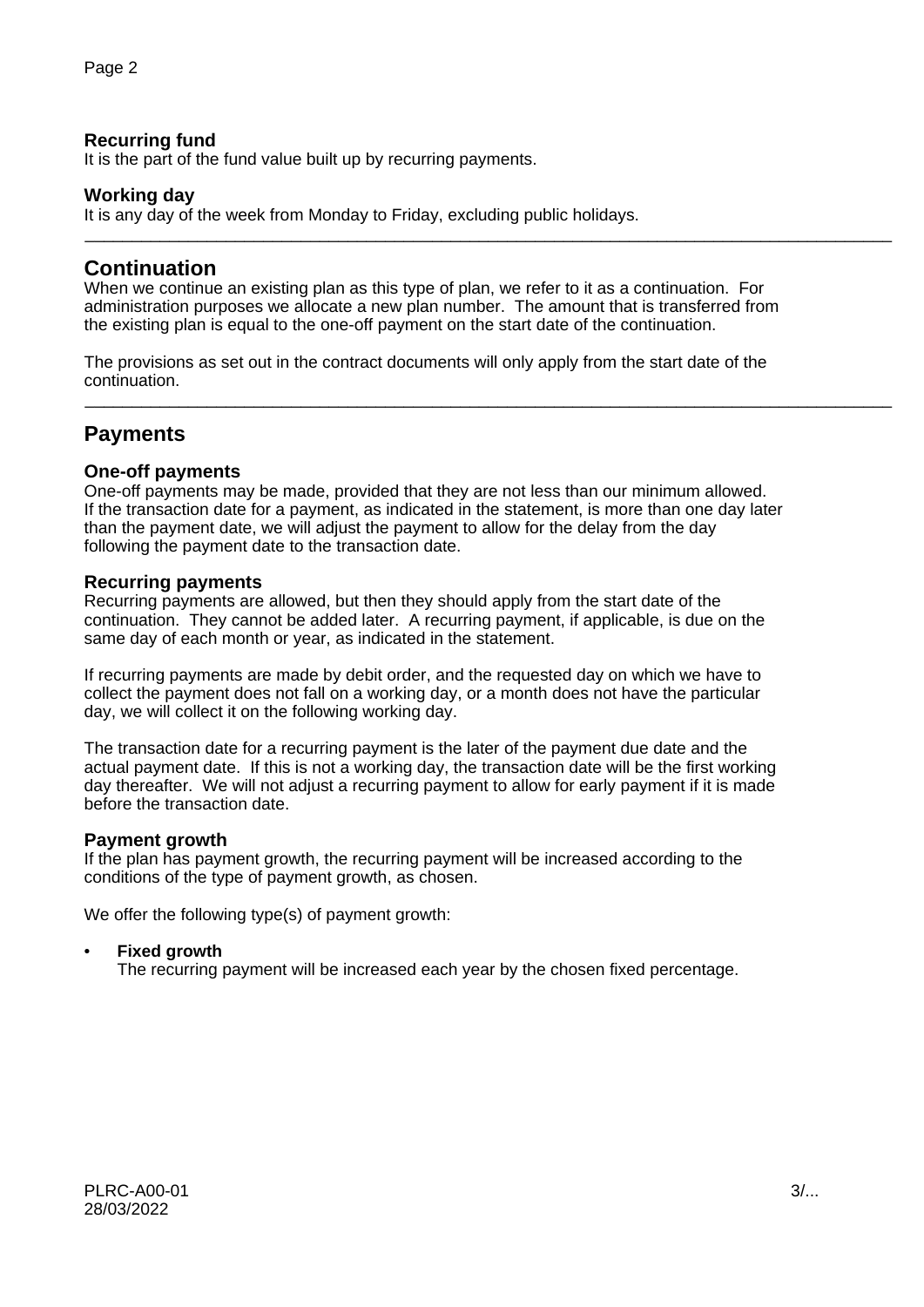### • **Sanlam inflation**

The recurring payment will be increased each year by the inflation rate, as determined by us. In setting the rate, we will take into account the change in the consumer price index, or any other commonly accepted method of measuring inflation that may apply at the time. The Sanlam inflation rate may differ from official rates, due to differences in calculation methods. A minimum increase applies, which may change from time to time.

### • **Flexi growth for scheme**

Flexi growth is only available for a plan that forms part of a scheme. The recurring payment will be increased on request. Any number of increases per year may be requested. Any amount or percentage may be requested for an increase, subject to a minimum which may change from time to time.

\_\_\_\_\_\_\_\_\_\_\_\_\_\_\_\_\_\_\_\_\_\_\_\_\_\_\_\_\_\_\_\_\_\_\_\_\_\_\_\_\_\_\_\_\_\_\_\_\_\_\_\_\_\_\_\_\_\_\_\_\_\_\_\_\_\_\_\_\_\_\_\_\_\_\_\_\_\_\_\_\_\_\_\_\_\_

The payment growth type that applies for a plan is indicated in the statement.

### **Investment**

We invest a payment, less charges, in the respective chosen investment funds.

Information about all investment funds we offer, is available on the Sanlam website at http://www.sanlam.co.za.

### **Life time investment option**

If a life time investment option was chosen, we will actively manage the allocation of the investment to the respective investment funds according to the chosen option. As we consider necessary, we will select other investment funds for the chosen option, and decide on the allocation to them. As the life insured gets older, we will gradually shift the allocation of the investment to more stable investment funds.

### **How and when is the amount allocated to a specific investment fund, invested?**

We use the amount allocated to a specific investment fund to buy units in that investment fund on the transaction date.

### **Unit price**

A unit price is calculated daily in South African currency, on the basis of the market value of the assets in the investment fund.

The following are taken into account when the unit price is calculated for a specific investment fund:

- tax, as levied in the applicable policyholders' fund. Currently no tax is levied in the policyholders' fund for retirement funds;
- the fund's fixed marketing and administration charge;
- the fees charged by the asset managers.

For the Vesting Bonus Fund the following applies, instead of using the market value directly:

- Regular fully vesting bonuses are declared to give the fund a smooth growth.
- A bonus rate is declared monthly and added to the fund by increasing the unit price with the daily equivalent of the bonus rate.
- The bonus rate is calculated according to the expected long-term return of the fund, while taking into account the monthly market value change.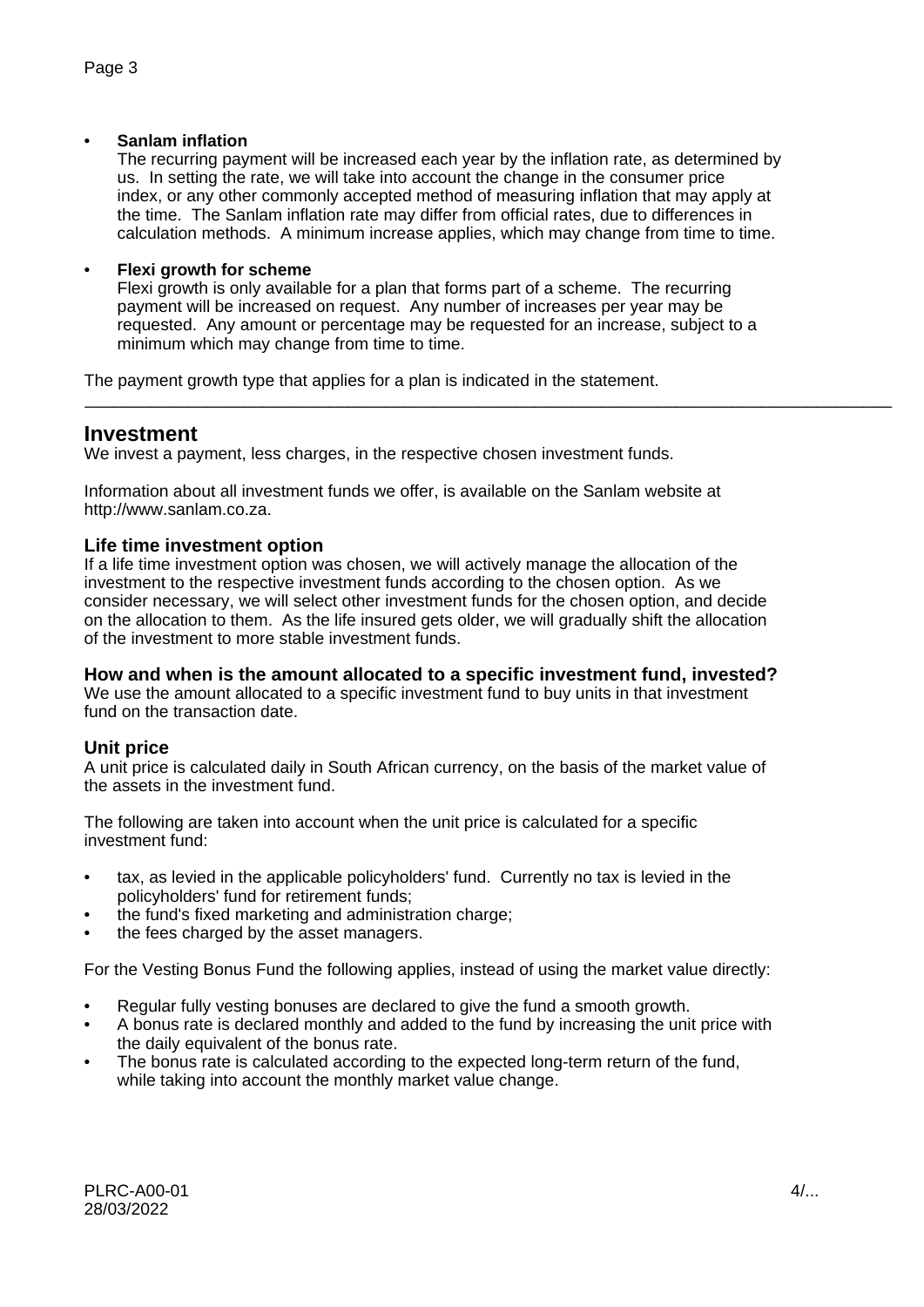The unit price of the units of the following investment funds is guaranteed not to decrease over time. For all other investment funds the unit price is not guaranteed, and may increase or decrease over time.

- Vesting Bonus Fund
- Guaranteed Capital Fund

### **May an investment fund be closed?**

Yes. This may occur if, for example, legislation changes or certain classes of assets become unavailable or it is in our opinion no longer prudent to invest in the specific investment fund. If the plan is affected, we will request the life insured to choose another investment fund allowed at that stage for this type of plan, and to inform us of the choice made. If we receive no response to such a request, we will decide in which investment fund to invest the affected part of the plan.

#### **Switching of investment funds**

Switching of investment funds allowed at the time for this type of plan may be done on request. We will sell units of the investment funds out of which a switch is done, and buy units of the investment funds into which a switch is done. We do this on the first working day after receiving the switch request.

Future payments may be allocated to any investment fund allowed for this type of plan. The payments already allocated to the current investment funds, will then remain in these investment funds.

If a life time investment option is active when any requested switch is done, or payments are allocated differently on request, the option will be cancelled.

#### **Cost to switch investment funds**

Currently there is no transaction charge for the first four switches in a plan year. For each subsequent switch in a plan year, we will levy a transaction charge, which will be determined at the time. The current transaction charge is indicated in the statement. We may change the number of free switches from time to time.

Any switch of investment funds that we do according to the chosen life time investment option, will be free of charge. No transaction charge will be levied.

#### **Trading of assets**

We may use the assets in the investment funds for transactions such as scrip lending. Any income or loss arising from these transactions will be for our own account, and therefore will not affect the plan benefits.

\_\_\_\_\_\_\_\_\_\_\_\_\_\_\_\_\_\_\_\_\_\_\_\_\_\_\_\_\_\_\_\_\_\_\_\_\_\_\_\_\_\_\_\_\_\_\_\_\_\_\_\_\_\_\_\_\_\_\_\_\_\_\_\_\_\_\_\_\_\_\_\_\_\_\_\_\_\_\_\_\_\_\_\_\_\_

### **Fund value**

The fund value of a specific investment fund is the number of units multiplied by the unit price for that investment fund.

For the Vesting Bonus Fund the fund value will be equal to the number of units in the Vesting Bonus Fund multiplied by its unit price on any of the following dates only:

- the date on which we receive notice of the death of the life insured, or
- a date every five years after the start date of the continuation.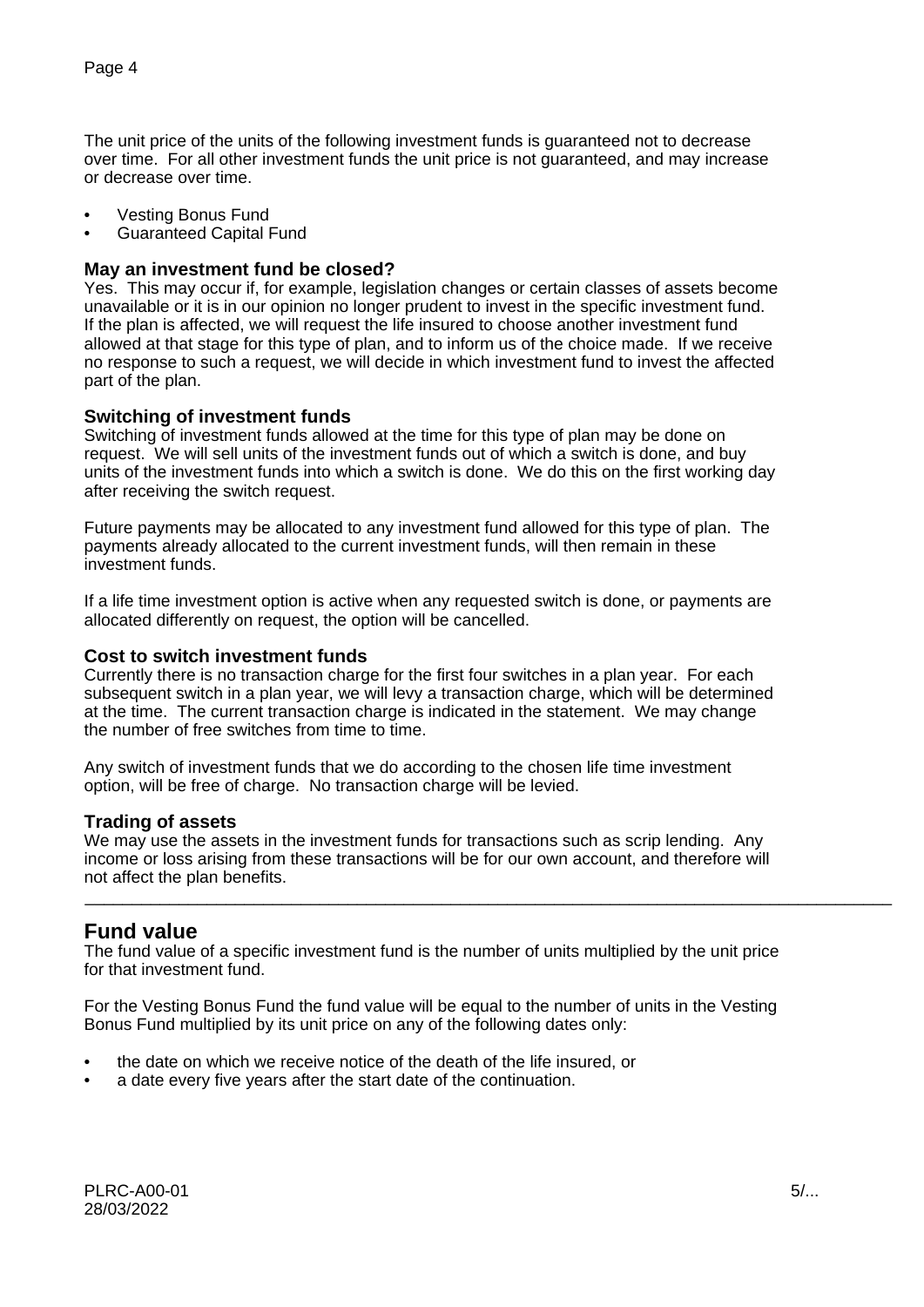On any other date the fund value will be equal to the lower of the number of units in the Vesting Bonus Fund multiplied by its unit price and the market value of the underlying assets, which may increase or decrease over time. If a benefit is paid, or if a charge is levied for reduction or stopping of the recurring payment, at a time when the market value of the underlying assets is the lower of the two values, a market value adjustment will be applied to the number of units in the Vesting Bonus Fund. This will be done by selling a number of units equal in value to the difference between the number of units multiplied by the unit price and the market value of the underlying assets. The remaining units in the Vesting Bonus Fund, if any, will therefore be less than they would have been if a benefit had been paid at a time when the number of units multiplied by the unit price was lower than or equal to the market value of the underlying assets.

The fund value of the plan is the total fund value of all the investment funds for that plan.

# **Loyalty Bonus**

On certain plan anniversaries we add rebates on certain charges to the fund value in the form of a Loyalty Bonus, as reward for maintaining the plan with us. We calculate the amount of the Loyalty Bonus as a percentage of some of the charges deducted from the plan. More detail of the calculation of the Loyalty Bonus, if applicable, is provided in the statement.

\_\_\_\_\_\_\_\_\_\_\_\_\_\_\_\_\_\_\_\_\_\_\_\_\_\_\_\_\_\_\_\_\_\_\_\_\_\_\_\_\_\_\_\_\_\_\_\_\_\_\_\_\_\_\_\_\_\_\_\_\_\_\_\_\_\_\_\_\_\_\_\_\_\_\_\_\_\_\_\_\_\_\_\_\_\_

\_\_\_\_\_\_\_\_\_\_\_\_\_\_\_\_\_\_\_\_\_\_\_\_\_\_\_\_\_\_\_\_\_\_\_\_\_\_\_\_\_\_\_\_\_\_\_\_\_\_\_\_\_\_\_\_\_\_\_\_\_\_\_\_\_\_\_\_\_\_\_\_\_\_\_\_\_\_\_\_\_\_\_\_\_\_

# **Charges**

### **Tax**

Tax is levied according to the applicable policyholders' fund. Currently no tax is levied in the policyholders' fund for retirement funds.

### **Charges for the plan**

The current charges are indicated in the statement and can be one or more of the following:

- An **initial marketing charge**, deducted from each payment.
- A **payment charge**, deducted from recurring payments, if payments are made by stop order. The charge is calculated as a percentage of the recurring payment.
- A monthly **plan charge**, which will be increased from time to time to allow for inflation, as determined by us. The charge is deducted monthly from the fund value by selling units to the value of the charge.
- A yearly **marketing and administration charge**, which consists of two parts:
	- A **fixed marketing and administration charge**, which is a percentage of the fund value and may differ for different investment funds. It is taken into account when we calculate the daily price of the units.
	- A **variable marketing and administration charge**, which is a percentage of the fund value. Separate percentages apply to the one-off and recurring funds. This charge is calculated on a monthly basis, which means it is divided by 12. The charge is deducted monthly from the fund value by selling units to the value of the charge.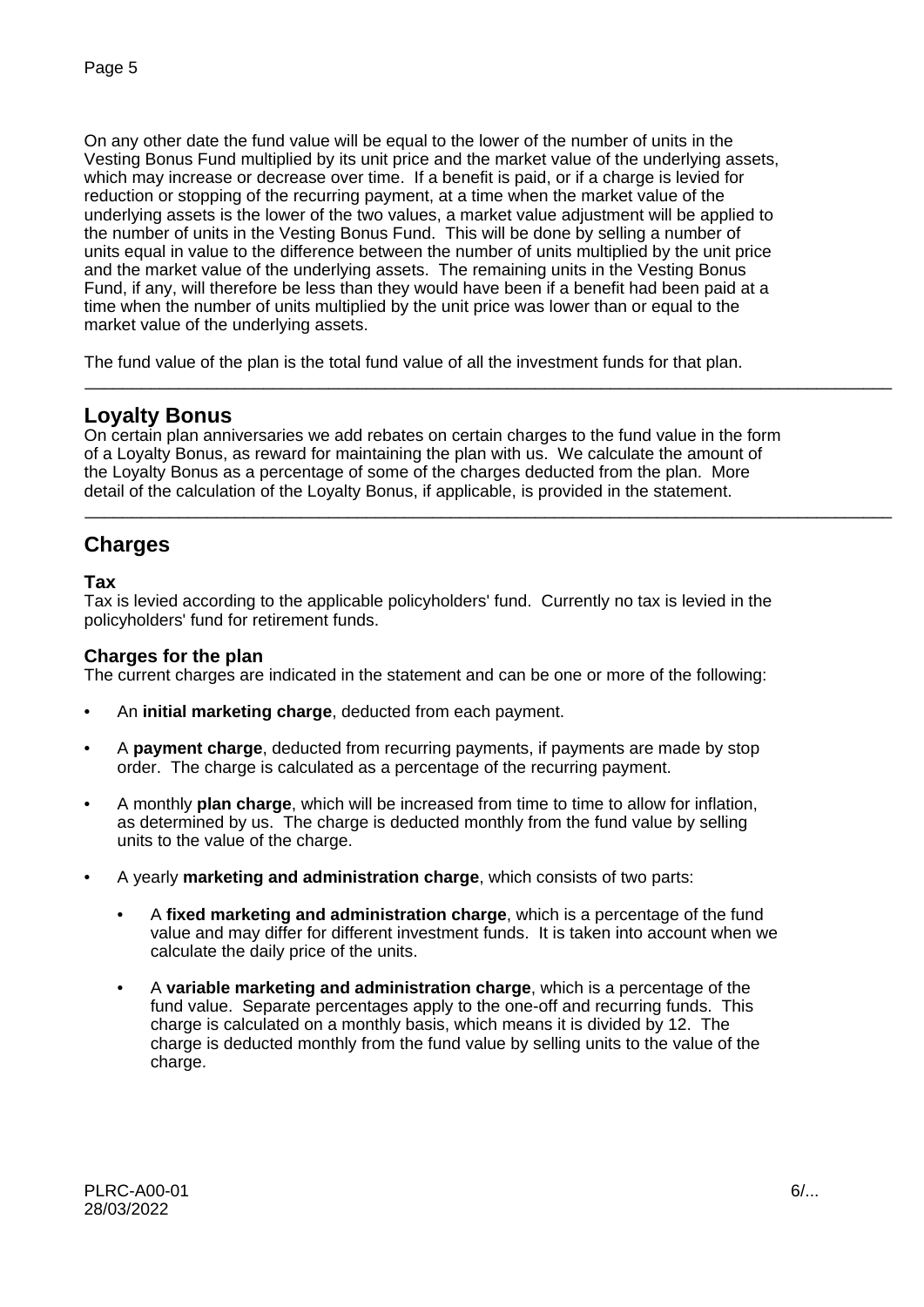For the Vesting Bonus Fund the variable marketing and administration charge will always be calculated on a fund value equal to the number of units in the Vesting Bonus Fund multiplied by its unit price.

• A yearly **guarantee charge**, which is a percentage of the fund value, to pay for the cost of the investment guarantee of every investment fund that offers an investment guarantee. This charge is calculated on a monthly basis, which means it is divided by 12. The charge is deducted monthly from the fund value by selling units to the value of the charge.

### **Deductions made by the asset managers**

An asset manager charges fees for investment research and for selecting the underlying assets of an investment fund. These fees are taken into account in the calculation of the daily unit price of an investment fund. The published performance figures of an investment fund are therefore net of these fees. More information on these fees and their current values are available in the statement.

#### **Alteration charge**

A plan may be changed at any stage, provided we agree to the alteration. We will not levy an alteration charge.

#### **Transaction charge**

We will levy a transaction charge for transactions, as mentioned in this plan description, and as indicated in the statement. This transaction charge will be increased from time to time to allow for inflation, as determined by us.

Every transaction charge will be taken from the fund value by selling the required number of units.

### **Investment advice agreement between the life insured and the FUND**

\_\_\_\_\_\_\_\_\_\_\_\_\_\_\_\_\_\_\_\_\_\_\_\_\_\_\_\_\_\_\_\_\_\_\_\_\_\_\_\_\_\_\_\_\_\_\_\_\_\_\_\_\_\_\_\_\_\_\_\_\_\_\_\_\_\_\_\_\_\_\_\_\_\_\_\_\_\_\_\_\_\_\_\_\_\_

The life insured, as a member of the FUND, may request the FUND to pay a fund-based fee, including VAT if applicable, for ongoing investment advice for his or her retirement investment. We, as the administrator of the FUND and on instruction of the FUND, will pay this fee monthly on behalf of the FUND to the intermediary who provides this advice.

This investment advice is a discretionary service that is provided by an intermediary nominated by the life insured. It is not part of the intermediary services for which we pay commission.

The fund-based fee for the investment advice is specified as a percentage per year of the fund value. The life insured must specify the percentage. The fund-based fee is calculated on a monthly basis, which means that the specified percentage is divided by 12. It is deducted monthly from the fund value by means of a withdrawal. Because the fund-based fee is based on the fund value, the rand value of the fee will fluctuate. For example, a fundbased fee of 0.50% implies R41.67 per month if the fund value equals R100 000.00.

For the Vesting Bonus Fund the fund-based fee will always be calculated on a fund value equal to the number of units in the Vesting Bonus Fund multiplied by its unit price.

\_\_\_\_\_\_\_\_\_\_\_\_\_\_\_\_\_\_\_\_\_\_\_\_\_\_\_\_\_\_\_\_\_\_\_\_\_\_\_\_\_\_\_\_\_\_\_\_\_\_\_\_\_\_\_\_\_\_\_\_\_\_\_\_\_\_\_\_\_\_\_\_\_\_\_\_\_\_\_\_\_\_\_\_\_\_

The current fund-based fee, if applicable, is indicated in the statement.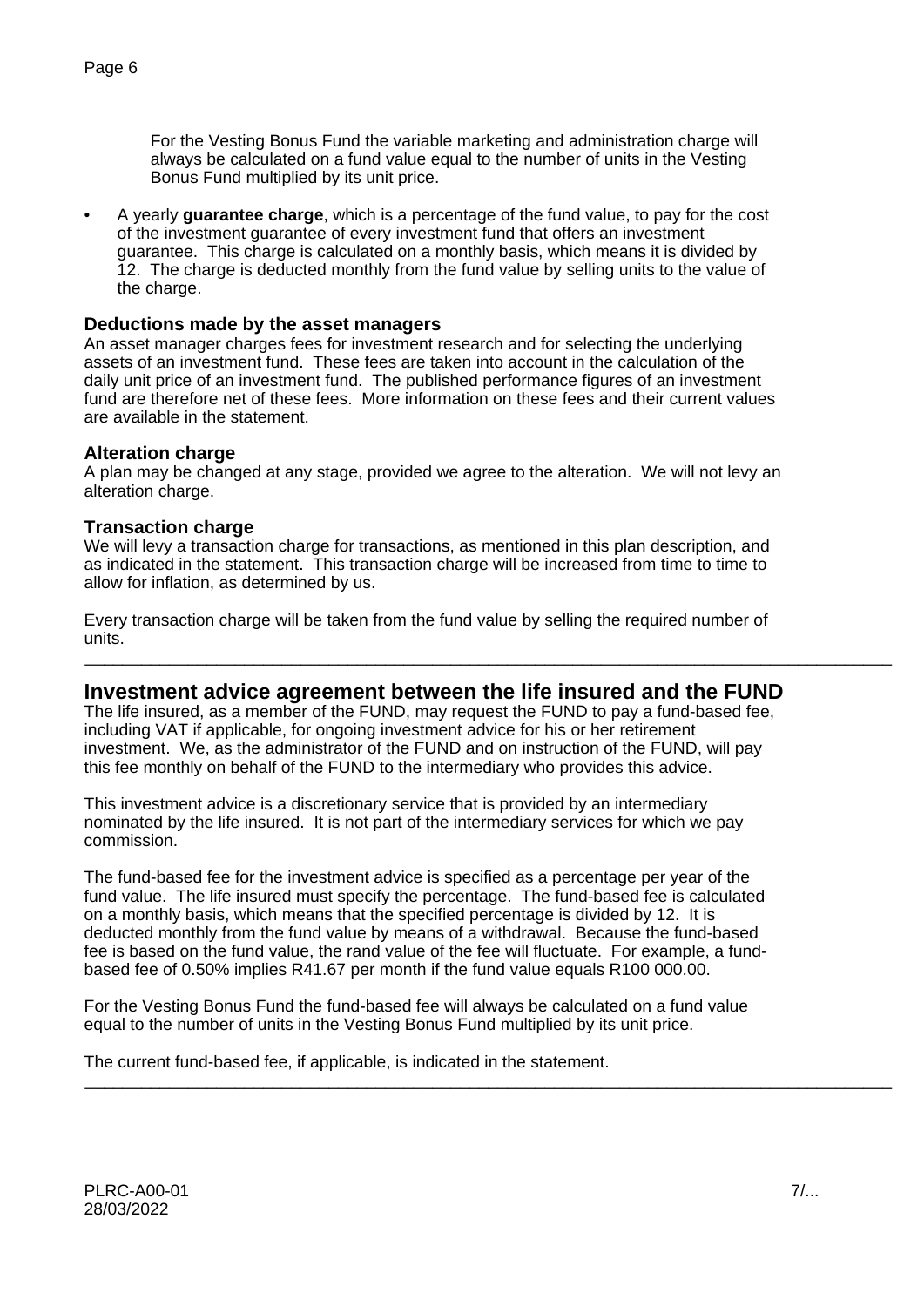# **Reduction or stopping of the recurring payment**

The recurring payment may be reduced or stopped on request, provided that our conditions at the time are met.

One of the conditions for stopping the recurring payment is a minimum fund value. If recurring payments are stopped despite this condition not being met, the plan will lapse. The minimum fund value is indicated in the statement.

If recurring payments are stopped due to emigration, the plan's termination value may be taken as a lump sum provided that the emigration has been confirmed in writing by an authorised Reserve Bank dealer. The termination value is equal to the fund value.

## **Retirement benefit**

The retirement benefit may be taken at any time. The retirement benefit amount is equal to the plan's termination value, which is the fund value.

\_\_\_\_\_\_\_\_\_\_\_\_\_\_\_\_\_\_\_\_\_\_\_\_\_\_\_\_\_\_\_\_\_\_\_\_\_\_\_\_\_\_\_\_\_\_\_\_\_\_\_\_\_\_\_\_\_\_\_\_\_\_\_\_\_\_\_\_\_\_\_\_\_\_\_\_\_\_\_\_\_\_\_\_\_\_

\_\_\_\_\_\_\_\_\_\_\_\_\_\_\_\_\_\_\_\_\_\_\_\_\_\_\_\_\_\_\_\_\_\_\_\_\_\_\_\_\_\_\_\_\_\_\_\_\_\_\_\_\_\_\_\_\_\_\_\_\_\_\_\_\_\_\_\_\_\_\_\_\_\_\_\_\_\_\_\_\_\_\_\_\_\_

\_\_\_\_\_\_\_\_\_\_\_\_\_\_\_\_\_\_\_\_\_\_\_\_\_\_\_\_\_\_\_\_\_\_\_\_\_\_\_\_\_\_\_\_\_\_\_\_\_\_\_\_\_\_\_\_\_\_\_\_\_\_\_\_\_\_\_\_\_\_\_\_\_\_\_\_\_\_\_\_\_\_\_\_\_\_

### **How will the retirement benefit be provided?**

Depending on legislation the life insured may take a part of the retirement benefit amount as a lump sum. The balance must be used to provide regular pension payments. Or, the life insured can choose that the full benefit amount be used to provide regular pension payments.

Whichever way the benefit amount is taken, the plan will then end.

# **Tax on retirement benefit**

According to current tax legislation, and depending on the life insured's tax situation,

- the lump sum benefit could be tax-free within certain limits, and
- regular pension payments will be fully taxable as income.

# **Benefit payable at death**

The benefit amount is equal to the fund value on the date that we receive notice of the death of the life insured.

The full benefit amount may be paid as a lump sum, or it can be used to provide regular pension payments.

### **Who will receive the benefit payable at death?**

As required by the Pension Funds Act, any amount payable as a result of death must be paid

- to any or all of the dependants of the life insured, or
- if the life insured has appointed nominees who are not dependants, then to any one or more of the dependants and nominees.

### **How much will be paid to each dependant or nominee?**

The trustees of the FUND will decide whether the needs of dependants have been adequately provided for. They will therefore decide each dependant's share, if any, of an amount payable. If a nominee is not a dependant, the trustees will also decide whether the nominee qualifies for any benefits and if so to what extent the nominee will share with the dependants in an amount payable.